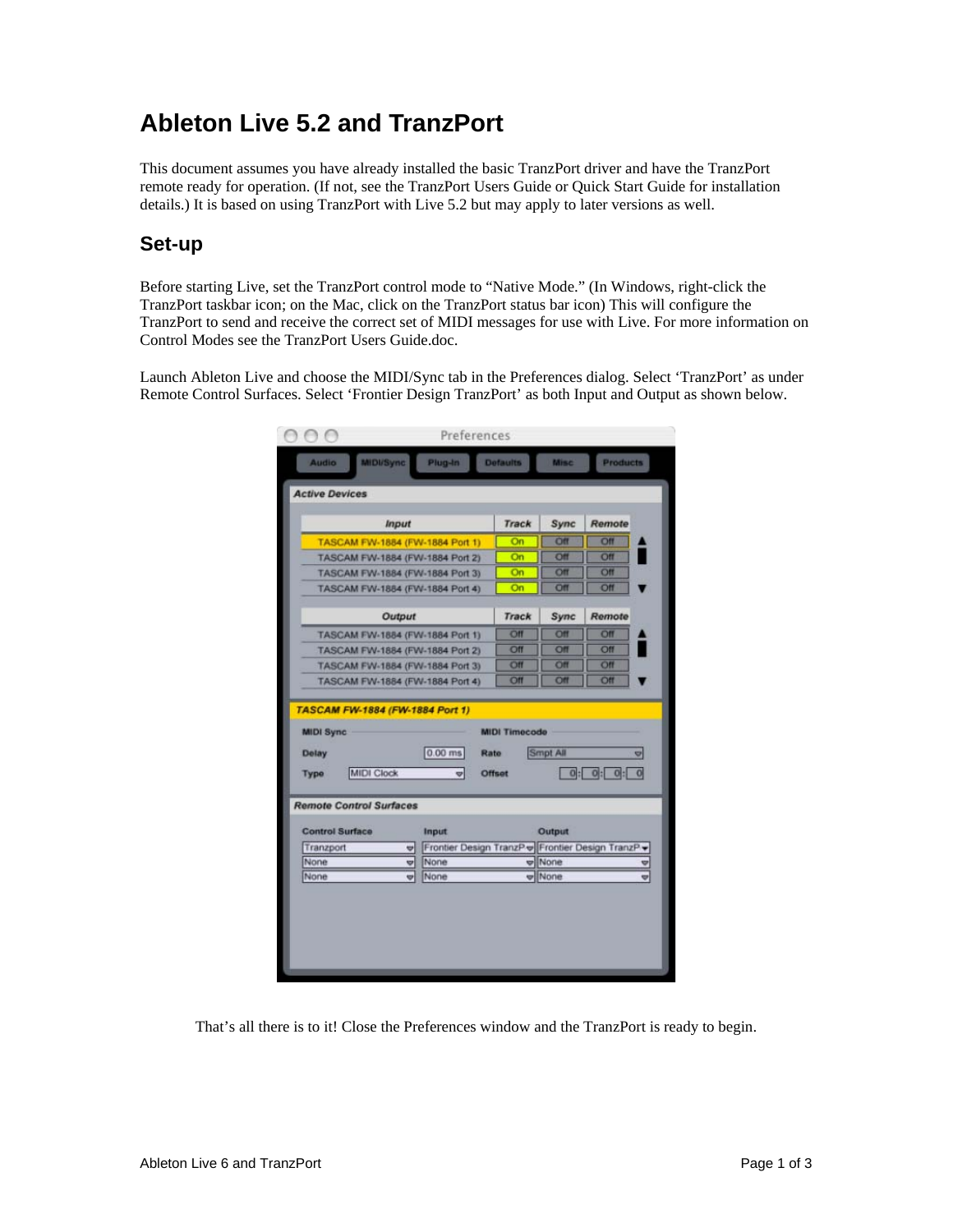## **Operation**

The TranzPort has 18 function buttons, 2 local control buttons, a data wheel, and a backlit 2x20 character LCD display. Silk screened labels clearly indicate the basic functions of the buttons. The SHIFT button allows all other buttons to perform more then one function, expanding the range of control that TranzPort has over Live. SHIFT is a momentary button that is only active while it is being held.

When you open a Live 5.2 project, TranzPort's LCD will show the name of the first track in your project on the top line, and depending on which view you currently have up, it may also show the scene number. The lower line will display 2 variable parameters on the left and right sides. You may also have one or more status LED's lit indicating the displayed track's solo, mute, and record arm status, as well as LED's indicating loop, and record status. Pressing Play will cause the project to begin playback just as if you had clicked the Play button on the screen. Likewise most of the buttons function just like their on-screen equivalents.

Below is a chart that summarizes the normal and shifted functions of each button, followed by descriptions of some of the TranzPort's special functions with Live. You will also find "Live Layout.pdf" on the CD-ROM with this file which serves as a quick visual guide for the TranzPort functions with Live. You may want to print that document for quick reference. All TranzPort user and application documents are also available for viewing and download at http://frontierdesign.com/Support/Downloads.

| <b>Name</b>       | <b>Normal Function</b>                   | <b>Shifted Function</b>                |
|-------------------|------------------------------------------|----------------------------------------|
| <b>REW</b>        | Rewind                                   | Rewind 1 Bar                           |
| <b>FFWD</b>       | <b>Fast Forward</b>                      | Fast Forward 1 bar                     |
| <b>STOP</b>       | Stop                                     | <not assigned=""></not>                |
| <b>PLAY</b>       | Play                                     | Continue                               |
| <b>RECORD</b>     | Record                                   | <not assigned=""></not>                |
|                   |                                          |                                        |
| <b>PREV</b>       | Go to Previous Marker                    | Jump to Start                          |
| <b>ADD</b>        | Add/Delete marker at current<br>location | <not assigned=""></not>                |
| <b>NEXT</b>       | Go to Next Marker                        | Jump to End                            |
|                   |                                          |                                        |
| IN                | Toggle Punch In                          | Set Loop Start                         |
| <b>OUT</b>        | Toggle Punch Out                         | Set Loop End                           |
| <b>PUNCH</b>      | Fire Clip (Session View)                 | Fire Scene (Session View)              |
| <b>LOOP</b>       | Toggle Loop Mode                         | <b>Toggle View</b>                     |
|                   |                                          | $\text{Arrayement} \ll \text{Session}$ |
|                   |                                          |                                        |
| $<$ TRACK         | Previous Track (left/up)                 | Previous Page                          |
| $TRACK$           | Next Track (right/down)                  | Next Page                              |
| <b>REC</b>        | Toggle Track's Record Arm on/off         | <b>Exclusive Record Arm</b>            |
| <b>MUTE</b>       | Toggle Track's Mute on/off               | Clear all Mutes                        |
| <b>SOLO</b>       | Toggle Track's Solo on/off               | Exclusive Solo                         |
| <b>UNDO</b>       | Undo                                     | Redo                                   |
|                   |                                          |                                        |
| <b>DATA WHEEL</b> | <b>Adjust Displayed Parameter 1</b>      | <b>Adjust Displayed Parameter 2</b>    |
|                   |                                          |                                        |
| <b>FOOTSWITCH</b> | <not assigned=""></not>                  | $<$ not assigned $>$                   |

#### **TranzPort Button and Data Wheel Functions**